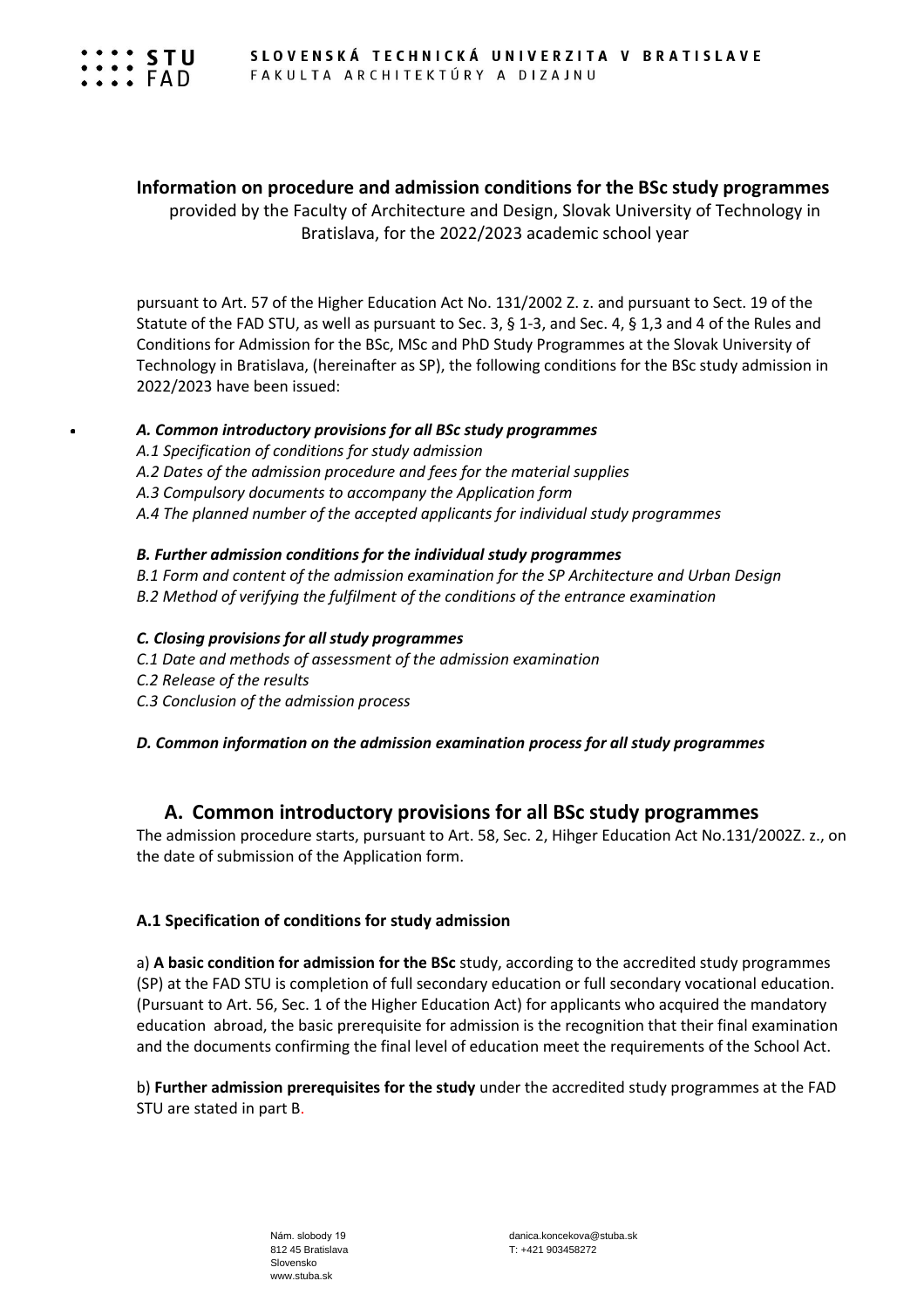Students are required to master a B2-level knowledge of English language according to the valid Common European Framework of Reference for Languages for studying English study programmes at FAD STU.

### **A.2 Dates of the admission procedure and fees for the material supplies**

Application e-forms for the study, bearing no authorised electronic signature, will be submitted exclusively via FAD STU Academic Information System (AIS) up to:

# **31st May 2022**

Academic Information System (AIS) enables the applicant to follow the process of admission up to its conclusion. The Faculty will confirm the acceptance of the Application form in the electronic Application form in the AIS.

Telephone contacts: Study department: +421572 76 224 mobile phone: +421 918 665 015 e-mail [: so@fa.stuba.sk,](mailto:so@fa.stuba.sk) study.fad@stuba.sk

The applicant is required to apply for each selected study programme in a separate Application form. If an applicant applies for more than one programme of study at the same time, he/she shall submit a separate application for each programme and shall pay the application fee for each application submitted separately.

| <b>BSc study</b><br>programmes          | Deadline for<br>submission of<br>Application form | The date of the<br>admission<br>examination | Admission<br>commission is<br>held on | Fees for the<br>materials<br>provided for the<br>adm .examination |  |
|-----------------------------------------|---------------------------------------------------|---------------------------------------------|---------------------------------------|-------------------------------------------------------------------|--|
|                                         |                                                   |                                             |                                       |                                                                   |  |
| Architecture and<br><b>Urban Design</b> | 31th May 2022                                     | 17th June 2022                              | 22nd June 2022                        | 80,00€                                                            |  |

An applicant with specific needs, at his/her request, on the basis of an assessment of his/her specific needs (§ 100 sec. 9 b), the faculty shall determine the form of the entrance examination and the manner in which it is to be administered, taking into consideration his/her specific needs.

The fee for the materials provided for the admission examination is due by bank transfer. The data for transfer can also be used for the transfers from abroad: (For international payment please use the following format of the bank account number):

## **IBAN: SK70 8180 0000 0070 0008 1906 SWIFT/BIC: SPSRSKBAXXX**

The bank: Statna pokladnica, Radlinskeho 32 Bratislava, Slovak Republic Variable symbol: Number of the electronic Application form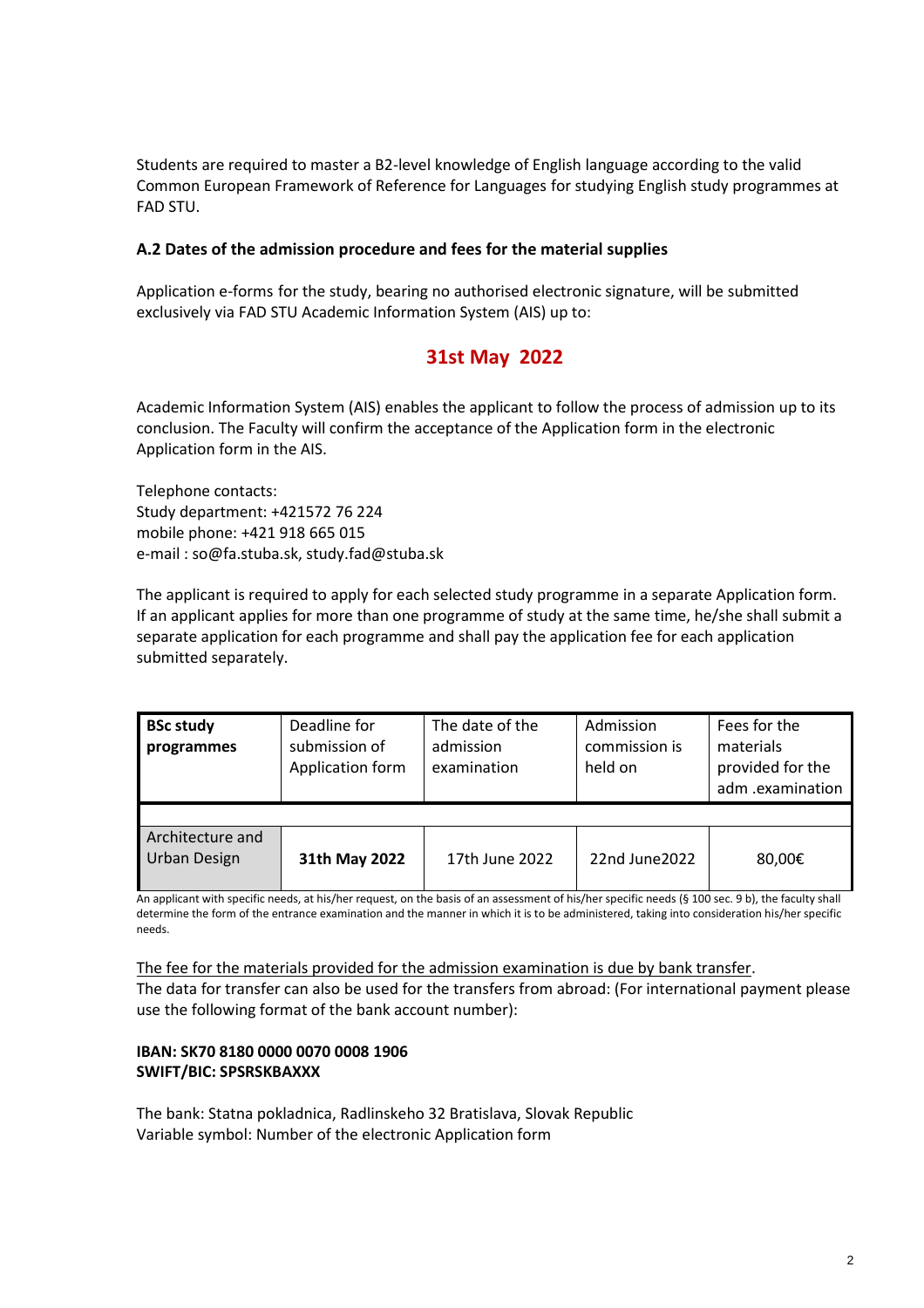*Attention! The system will generate a unique Variable symbol for each Application form. If the applicant submits multiple applications (for two or more study programmes), each application will be assigned a different variable symbol.*

## **A.3 Compulsory documents to accompany the Application form**

An applicant will be allowed to enter the admission process on conditon that the following documents be presented:

- CV
- A document proving the remittance of the fee for the admission examination materials. It is to be submitted electronically as an attachement to the application form in pdf format.
- An applicant, who will have the School Leaving Examination (hereinafter as SLE) (Maturita) passed after the date of the admission examination, will submit the authenticated copy of the School Leaving Certificate (hereinafter as SLC) to the Study department of the FA STU immediately after passing the SLE.
- The SLC must not be delivered later than 8 days after the SLE has been passed. The latest date of SLC delivery is the date of registration for the study.
- An applicant who had passed the SLE before 2022 will attach the authenticated copy of the (Maturita) SLC to the Application form.
- An applicant with a Slovak citizenship who has passed the SLE abroad and the applicant with a foreign citizenship alike, who want to study at the Faculty, have to apply for equivalency of their secondary school study, pursuant to directions issued by Ministry of Education, Science, Research and Sport of the Slovak Republic (for further details click: [here](https://www.stuba.sk/sk/informacie-pre-uchadzacov/studium-na-univerzite/uznavanie-dokladov-o-vzdelani-ziskanych-v-zahranici.html?page_id=5545)).
- An applicant, who is applying for the study repeatedly after their exclusion from the previous study or after their giving up the study at the FAD STU, will submit a new Application form together with authenticated copy of the (Maturita) Certificate.
- The documents once submitted to the FAD STU will not be sent back.
- In case the Application form does not contain all the required information or any of the required attachments is not added, and the applicant fails to submit the required materials in due term set by the Faculty, he/she will not be allowed to take part in the admission examination.
- Medical health certificate confirming the applicant's condition for the university study is not required unless the applicant's health condition itself does not handicap him/her in his/her studies. Heavily disabled applicants are recommended to inform the Study department and submit a copy of their medical certificate for the reason of providing suitable conditions for the admission process.

## **A.4 The planned number of the accepted applicants for individual study programmes**

| programme                     | PPP <sup>*</sup> |
|-------------------------------|------------------|
| Architecture and Urban Design | 20               |
|                               |                  |

\*) The planned number of accepted applicants after their fulfillment of the admission requirements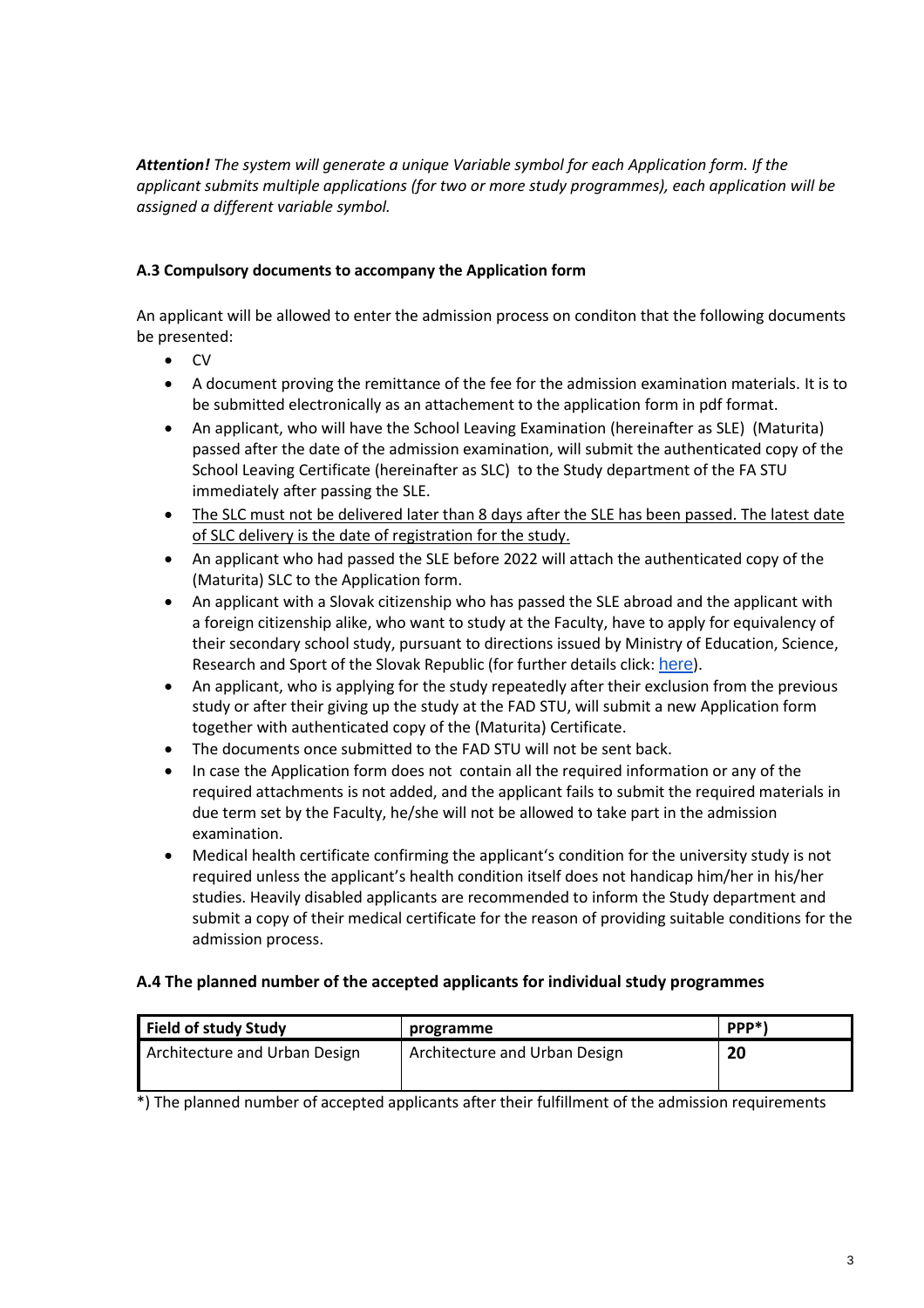# **B. Further admission prerequisites for the individual study programmes**

Further admission prerequisites all BSc. study programmes at the FAD STU, stated in point A1. /b are as follows:

- being successful in the admission (talent) examination
- settlement of the feef or materials provided for the admission examination

#### *Information on admission (talent) examination*

10 days before the beginning of the admission examination at the latest, FAD STU will send an invitation letter to the applicants' email addresses as given in the application form with all the details covering the admission test (the date, place and time of the examination).

#### Field of study: **Architecture and Urban Design**

Study programme: **Architecture and Urban Design** Level of study: **first (BSc.)** Form of study: **full time** Standard time of study: **4 years** Academic title after graduation: **Bc**

#### **B.1 Form and content of the admission examination**

The aim of the entrance examination in the Bachelor's degree programme Architecture and Urban Planning is to verify the applicant's prerequisites for study. Architecture and Urbanism is an intersection of technology, art and the requirements of Council Directive 85/384/EEC, as supplemented by Directive 2001/19 of the European Parliament and of the Council on education for the pursuit of the profession of architect, including the requirements for the graduate's ability to produce architectural designs satisfying aesthetic criteria. Therefore, the entrance examination also includes verification of the talent requirements for meeting those requirements. These are verified by a test and graphic tasks. In the graphic tasks, the candidate expresses his/her ability to perceive and reproduce space and its elements, as well as the principles of representation (drawing from a template) in the form of a linear pencil drawing, and assembles and documents a composition on a specified theme from specified geometric solids. In particular, the expression of basic spatial relationships, correctness of representation (orthogonal and perspective representation), correct proportions of the elements depicted, placement on the format and, in the case of a compositional task, the inventiveness of the design are evaluated. In the test of general knowledge of architecture and art, the candidate demonstrates his/her knowledge in the above-mentioned areas.

In his/her portfolio of original graphic work, the candidate should demonstrate both talent and interest in the visual arts. (selection of a minimum of 10 and a maximum of 20 works in A3 or A2 format in the field of printmaking, painting, sculpture or sculpture). They must demonstrate the ability (skill) to draw accurately in detail according to reality, i.e. the correct representation of proportions and shapes, as well as in using the possibilities of drawing to support a complex visual perception. Of this, 50% must be of a studious character - drawing according to a realistic subject: still life, bust, portrait, figure (whole). These must be shown in the portfolio as individual stand-alone drawings or pages. The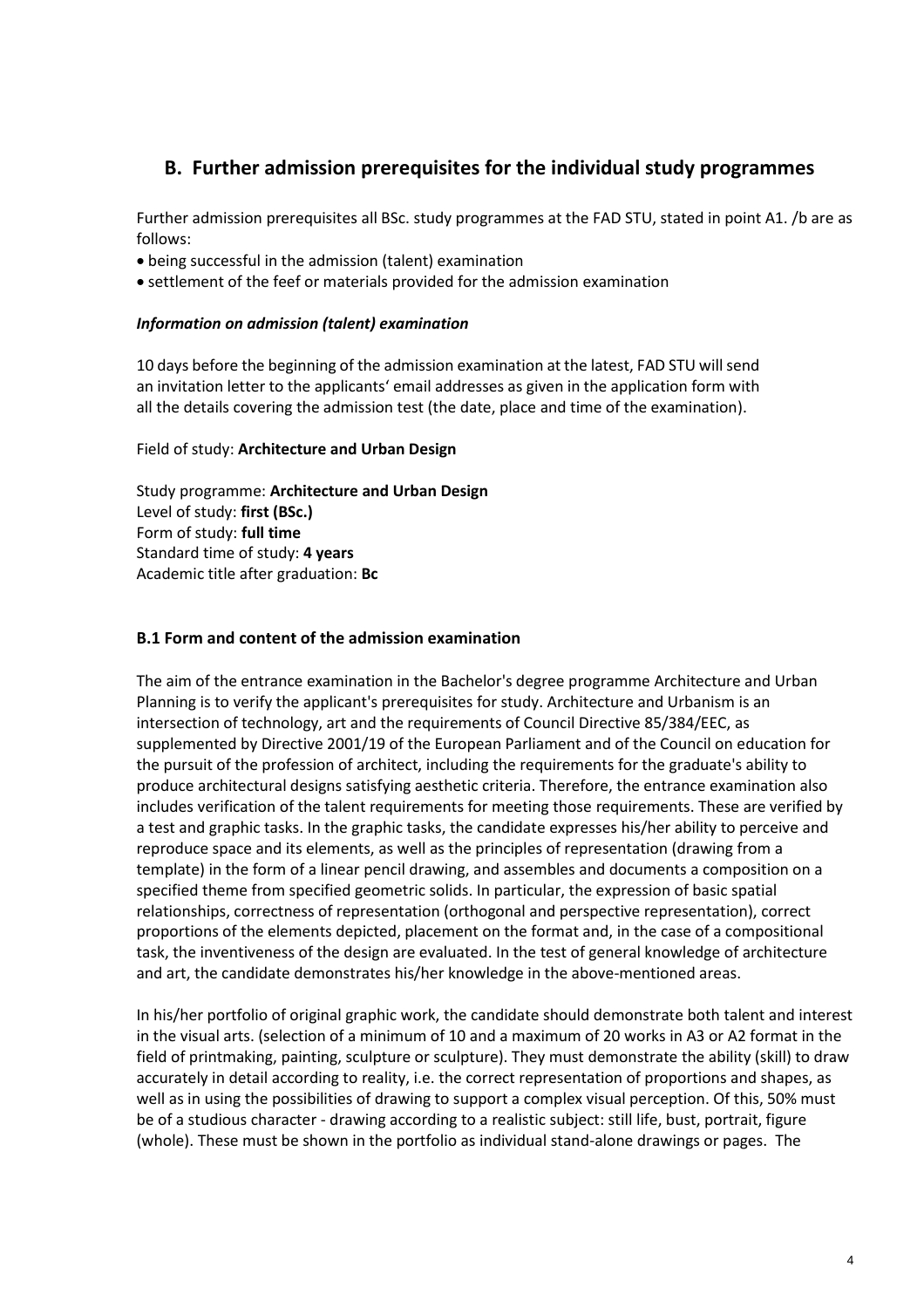remainder of the portfolio may be devoted to the applicant's own selection of works in drawing, painting, modelling which he/she considers to be characteristic of him/her. The whole portfolio should form a single unit and should be submitted as a pdf file or in a powerpoint presentation to the AIS storage.

## **B.2 Method of verifying the fulfilment of the conditions of the entrance examination**

The entrance examination is organised in one round only and in the form of an online examination.

The entrance examination is conducted as a one-day talent test by distance learning - online. It consists of a graphic and a written part, where the candidate's prerequisites for studies are verified by processing individual tasks. Verification of the fulfilment of the conditions in the form of an entrance examination is divided into individual tasks (Nos 1 to 4), where the applicant can obtain the following scores:

| the focus of the task                             | task<br>number | theme, circle                   | max.<br>number of<br>points |
|---------------------------------------------------|----------------|---------------------------------|-----------------------------|
| linear pencil drawing according to the<br>pattern | $\mathbf{1}$   | still life                      | 300                         |
| design of spatial composition - pencil<br>drawing | $\overline{2}$ | composition of geometric solids | 300                         |
| evaluation of the homework portfolio              | 3              | the applicant's artistic        | 300                         |
| uploaded by the applicant to the AIS e-           |                | prerequisites for the study of  |                             |
| application form by 31.05.2022*                   |                | architecture and urban planning |                             |
|                                                   |                | general knowledge of            |                             |
|                                                   |                | architecture, art and design    |                             |
| test                                              | 4              |                                 | 100                         |
| total $1 + 2 + 3 + 4$                             |                |                                 | 1000                        |

\* The portfolio must include an affidavit of the applicant on the authorship of the submitted works, which must be uploaded together with the portfolio of domestic works to the document section of the e-application in AIS by 31.05.2022 by 23:59h /portfolio size max. 40MB, we recommend uploading it earlier/. Failure to upload the homework portfolio to the AIS by the above deadline means failure to meet the admission requirements.

At the request of an applicant with specific needs, the faculty will determine the form of the admission examination and how it will be administered, taking into account his/her specific needs, based on an assessment of his/her specific needs (§ 100 (9) (b)).

## **C. Closing provisions for all study programmes**

**C.1 Date and methods of assessment of admission examination**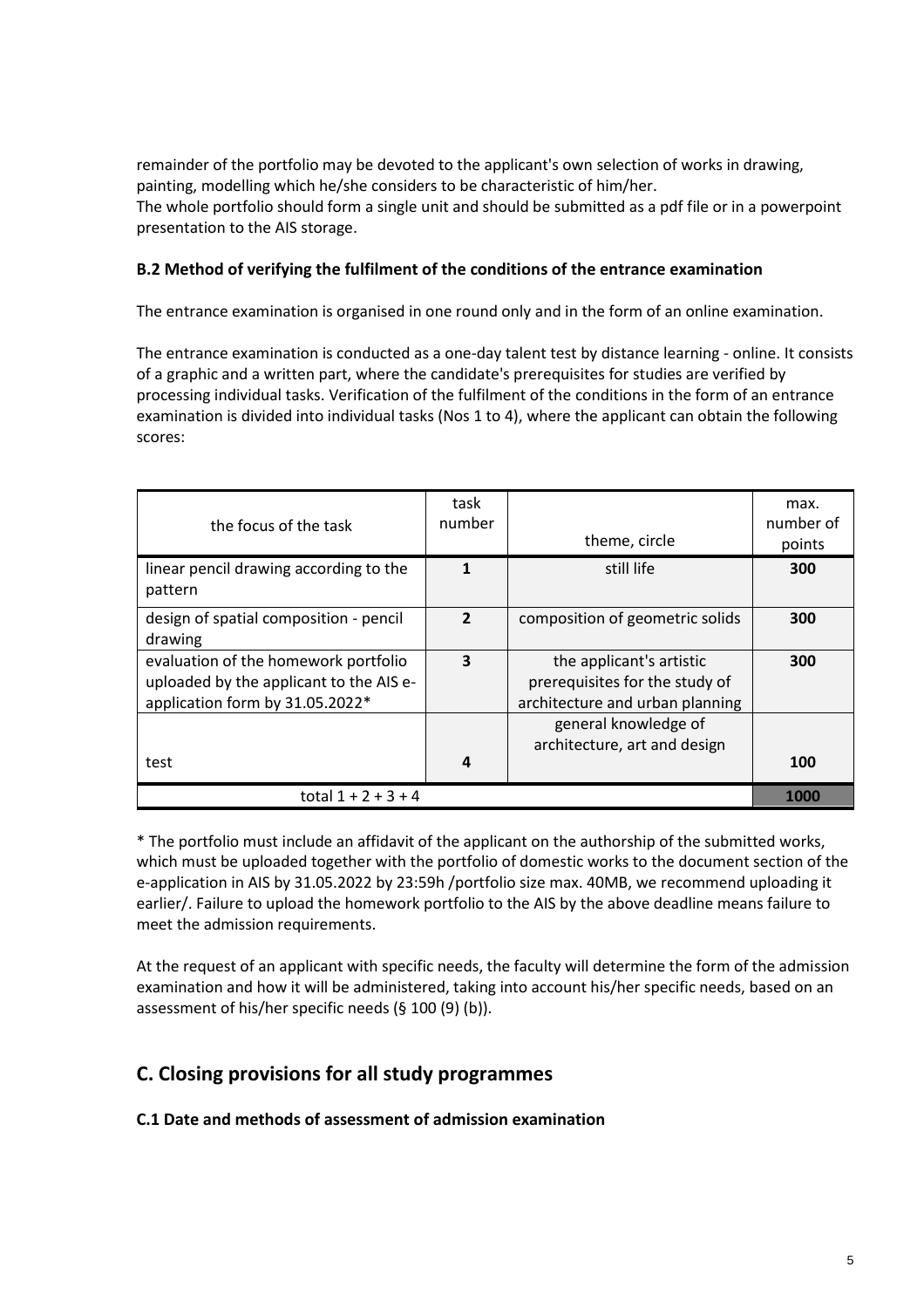Due to the online process of the admission procedure, the individual assignments and the homework portfolio cannot be marked with a QR code to preserve the anonymity of the applicants. The test will be conducted through an online test, which will be sent at a scheduled time to the candidate's email address provided in the application form. The test will be automatically evaluated.

The evaluation of the results of the entrance examination will be carried out by anonymous scoring of individual tasks by members of evaluation committees appointed by the Dean of the FAD STU. If the applicant has not submitted the task within the specified time - or in the case of the admission procedure conducted online has not sent the required documentation to the link designated by the faculty, this task will be evaluated as not submitted, it will not receive any marks for the task. This will be considered as a withdrawal of the applicant from the admission procedure.

Academic performance and extracurricular activities from previous high school studies are not considered in the admissions process.

## **C.2 Release of the results**

The admission examination results will be released on the web page of the FAD STU. Each applicant will find the total number of points obtained after entering their birth number on the following address: [https://is.stuba.sk/prijimacky/verejne\\_vysledky.pl?lang=en.](https://is.stuba.sk/prijimacky/verejne_vysledky.pl?lang=en)

#### **C.3 Conclusion of the admission process**

a) The day of the admission commission meeting (22nd June 2022) is pursuant to Sec. 58, §7, Higher Education Act 131/2002 Z. z., the day for verification of meeting the admission requirements.

- *Applicants who met all the requirements for admission, i.e. they were successful at the admission examination and documented their full secondary education will be announced the results by the FAD STU not later than 30 days after the admission commission meeting. It will have the form of the Dean ́s decision on the result of the admission, i.e. admitted for the study.*
- *Not later than 30 days after the admission commission meeting applicants, who were successful in the admission examination but did not document their full secondary education, will receive, the Dean ́s decision on conditional admission. The applicants will have to document their full secondary education not later than the date of signing in for the study. In case of failure to meet the deadline for fulfilling the basic condition for admission, i.e. delivery of proof of obtaining full secondary education or full secondary vocational education, the applicant will be considered unsuccessful in the admission procedure and will be sent a decision on non-acceptance to the study due to non-fulfillment of the conditions for admission!*
- *Applicants who were not successful in the admission examinationwill receive the Dean ́s decision of not being admitted for the study owing to not having met the conditions.*

The unsuccessful applicant can hand a written request for inspection of the decision addressed onto the FA STU Dean, not later than 8 days after receiving the decision.

The request should be sent to: Fakulta architektúry a dizajnu STU, študijné oddelenie, Nám. slobody 19,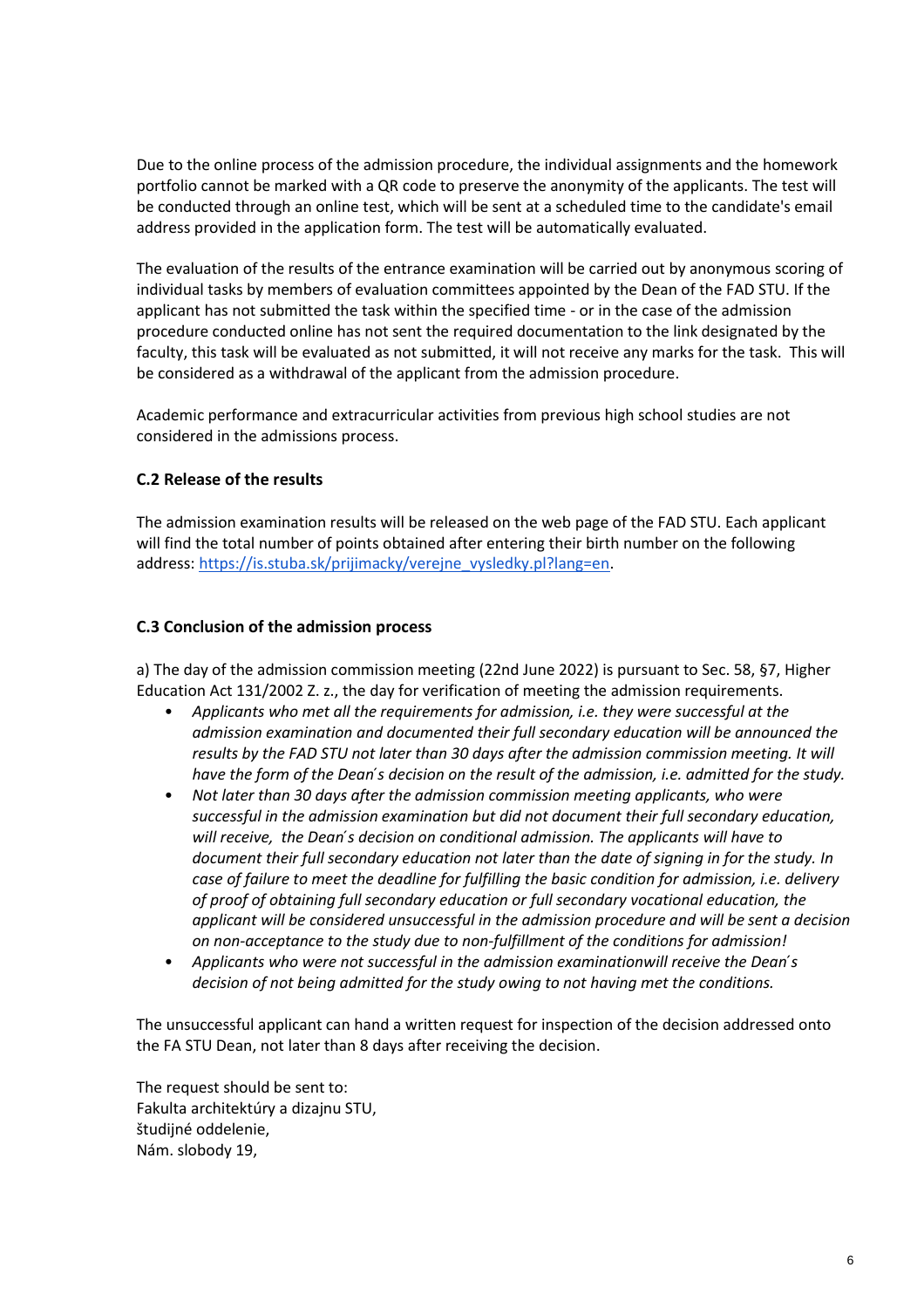#### 812 45 Bratislava.

#### b) **For the study programme Architecture and Urban Planning:**

The results of the entrance examination are determined by the sum of the points obtained in the individual tasks, the points obtained in the general knowledge test and the points for the home portfolio of the applicant. On this basis, a list of all applicants (starting with the applicant with the highest score in descending order) is drawn up, which produces a qualitative ranking of the applicants. Successful candidates are those who have demonstrated the highest level of aptitude for study and have obtained a minimum of 400 points out of a total of 1000 points.

After evaluating the overall results of the entrance examination, the Dean of FAD STU may decide to admit even more successful applicants than the planned number for the academic year 2022/23, provided that the minimum number of 400 points is obtained, but not more than 20% of the planned number of admitted candidates for the said field of study.

If the deadline for fulfillment of basic condition for admission is not kept, that is documents confirming the full secondary education are not delivered on time, the applicant is considered as being unsuccessful in the admission process, and will be posted a decision on not being admitted for the study for not fulfilling the required conditions.

# **D. Common information on the admission examination process for all study programmes**

a) The admission procedure for both study programmes will be conducted online.

b) All applicants will be sent an application form at least 5 days prior to the date of the entrance examination to the email address provided in the application form:

- 1. a link to join online on the day of the admission process
- 2. a form for signing an affidavit stating that all the tasks prepared during the talent part of the admission procedure have been prepared by the participant independently, without the help of other persons
- 3. a link to which the participant, after completing each task, will send the completed tasks and other required elements, as well as the signed affidavit form
- 4. details of how to obtain the required aids, items for each assignment
- 5. detailed information on how to proceed in solving individual tasks as well as information necessary for sending the completed tasks to the link created by FAD STU
- 6. detailed timetable of the day of the admission process

c) On the day of the entrance talent test, a roll call of candidates will be conducted at 8:00 a.m. on the posted line. Before the start of the individual tasks, the specific wording of the task will be published by the designated teacher - the task supervisor - and in the case of still life drawing a photo - a model for the still life to be constructed from the objects provided by the candidates from point b) 4. will be published. The list of objects needed for the construction of the still life will be sent to the candidates at least 5 days before the entrance examination. /These will be simple items that can be found in every household or can be purchased from basic grocery stores. /

All candidates have the right to ask questions about the assignment to the supervisor in public, after the reading of the assignment at the designated time.